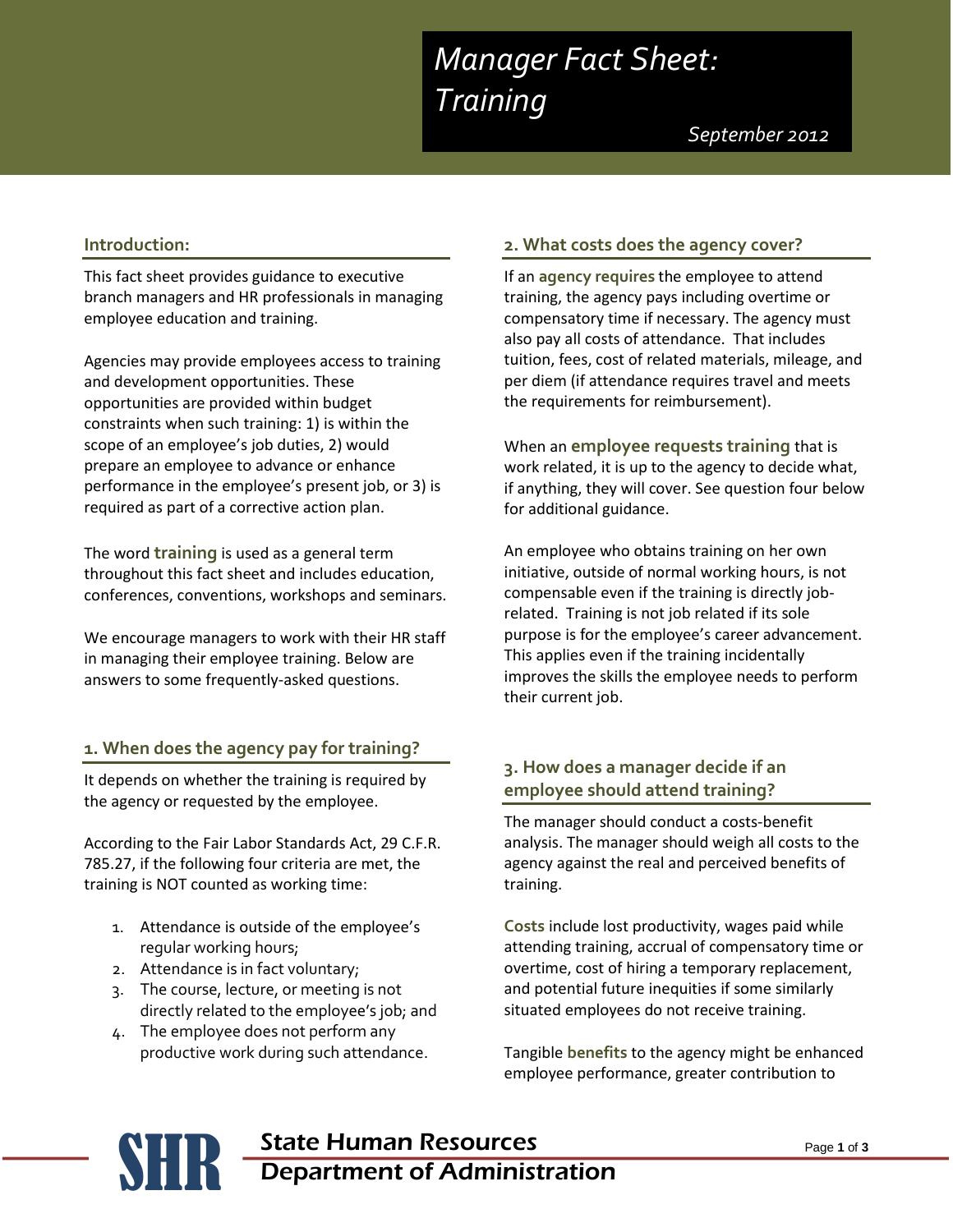agency goals, cost savings gained by performing some work in-house rather than hiring an outside contractor, and retention of a valued employee. Intangible benefits include improved employee potential career advancement.

The manager must also consider what training is available and at what cost. The manager should work with the employee to determine the exact training need and then try to find the training that best fits this need.

Look at in-house resources first. The Professional Development Center and courses offered through State Information Technology Services Division are good places to start. The State Human Resources Division and State Accounting Division offer training on how to use the Statewide Accounting Budgeting Human Resources System, also known as SABHRS.

# **4. How does a manager decide what to contribute toward the cost of training when the training is requested by the employee, but not required by the agency?**

Managers are not obligated to pay for training that is not required by the agency, even when that training is directly job related. If an employee requests training that is not required by the agency, the manager and the employee may negotiate what the agency will pay for and what time off work will be given. See the [Montana State Travel Policy](http://doa.mt.gov/doatravel/default.aspx) for information on payment of travel expenses. However, also note § 2-18-512, MCA precludes payment for travelling or any other expenses to attend any convention, meeting, or gathering of public officers unless necessary by virtue of the office or employment.

The manager may elect to pay part of the cost; grant partially paid leave or some combination of time off, per diem, travel expenses, and costs; or pay none of the costs. A manager may decide to give the employee a small stipend, independent of salary, to cover some costs or to subsidize the employee's living expenses while attending training.

The manager may agree to a flexible work schedule which allows an employee to attend a class scheduled during normal working hours. The manager also may consider requests for reduced work schedules or job sharing to allow an employee to pursue educational opportunities.

Costs paid by the agency should be commensurate to the expected benefit to the agency and within agency budget restraints. The manager should conduct a cost-benefit analysis, as described in question three, to help determine what costs, if any, will be paid by the agency.

## **5. Can an agency recover the cost of training?**

Yes. Agency management has sole discretion in deciding what training to pay for and under what circumstances. Before paying for or approving leave to pursue an extended course of study, the manager should seriously consider entering into a written agreement with the employee that guarantees the employee will work for the agency for a specified period of time or pay back the cost. The agreement should specify how the money is to be recovered.

Another option is to reimburse gradually, such as paying one-third of the cost upon successful completion of the course, one-third after six months of satisfactory continued employment, and the final one-third after one year of satisfactory continued employment.

Regardless of what approach is used, the manager must consistently administer the agency's training policy.